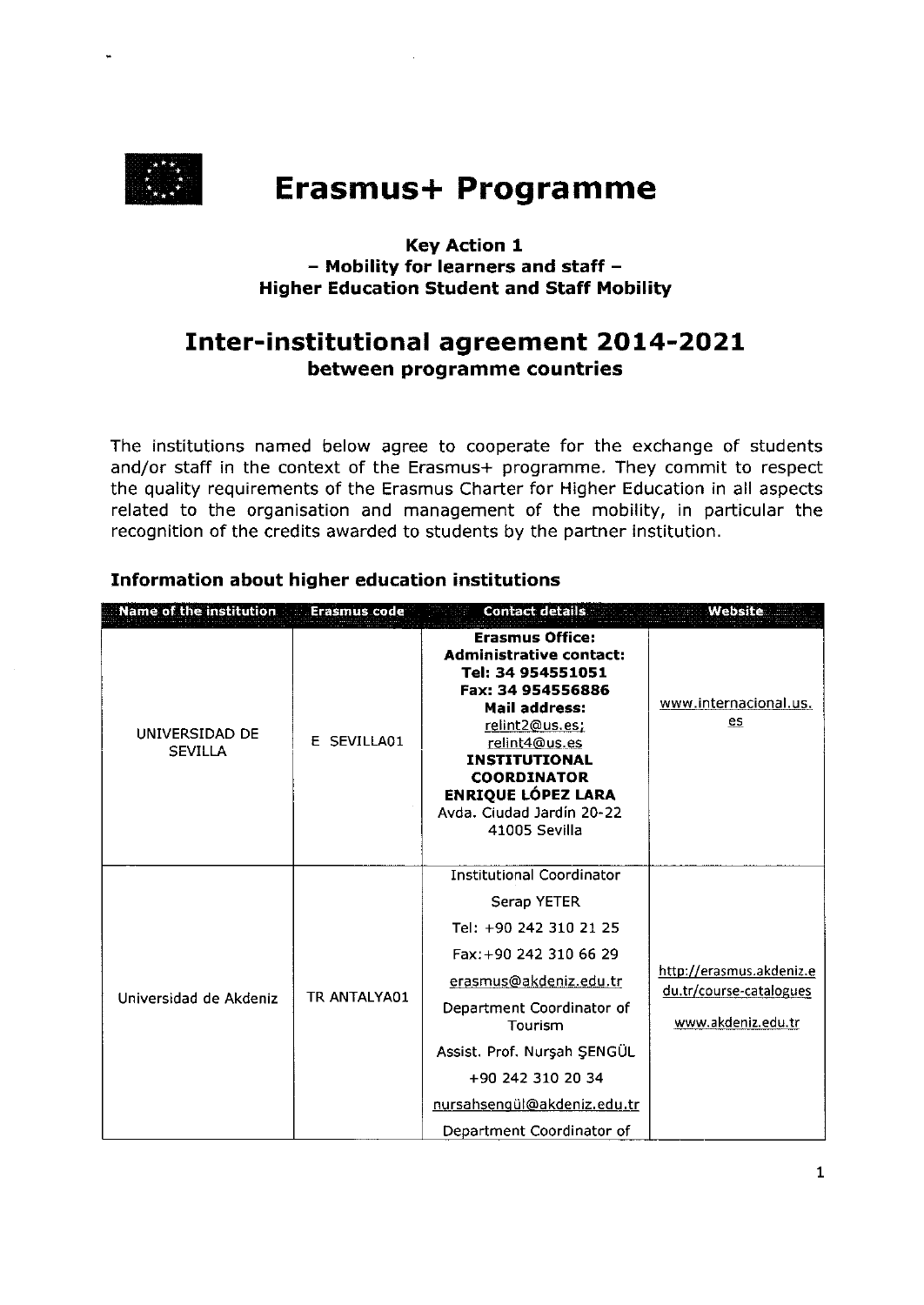| Physics                                                    |  |
|------------------------------------------------------------|--|
| Assoc. Prof. Dr.Orhan<br><b>BAYRAK</b>                     |  |
| +90 242 310 24 96                                          |  |
| bayrak@akdeniz.edu.tr                                      |  |
| Assit. Prof. Dr. Bekir Can<br>Lütfüoğlu                    |  |
| +90 242 310 23 13                                          |  |
| bclutfuoğlu@akdeniz.edu.tr                                 |  |
| Department Coordinator of<br><b>Agricultural Economics</b> |  |
| Assist. Prof. Dr. Figen CEYLAN                             |  |
| +90 242 310 25 13                                          |  |
| figenceylan@aakdeniz.edu.tr                                |  |

# A. Mobility numbers per academic year

 $\bar{u}$ 

| <b>FROM</b>         | . то         | ISCED:<br>Area name                    | Curse*                        | <b>Cicle</b> | <b>Number</b><br>∴ of ∶ | Months<br>per<br>student student |
|---------------------|--------------|----------------------------------------|-------------------------------|--------------|-------------------------|----------------------------------|
| <b>E SEVILLA01</b>  | TR ANTALYA01 | 441: Physics                           | Grado en Física               | $1^{\circ}$  | 2                       | 6                                |
| <b>TR ANTALYA01</b> | E SEVILLA01  | 441: Physics                           | Grado en Física               | 10           | $\overline{2}$          | $-6$                             |
| TR ANTALYA01        | E SEVILLA01  | 629: Agricultural<br>Economics         | Grado en Economia<br>Agrícola | 10           | 2                       | 6                                |
| <b>E SEVILLA01</b>  | TR ANTALYA01 | 629: Agricultural<br>Economics         | Grado en Economia<br>Agrícola | 10           | 2                       | 6                                |
| <b>TR ANTALYA01</b> | E SEVILLA01  | 812: Travel,<br>tourism and<br>leisure | Grado en Turismo              | 10           | 3                       | 10                               |
| <b>E SEVILLA01</b>  | TR ANTALYA01 | 812. Travel.<br>tourism and<br>leisure | Grado en Turismo              | 10           | 3                       | 10                               |

\*In case Isced Code Subject involves several study programmes, it should be specified which programme is included in the agreement.

If column'FROM" is marked with # means expecific exchange for double degree.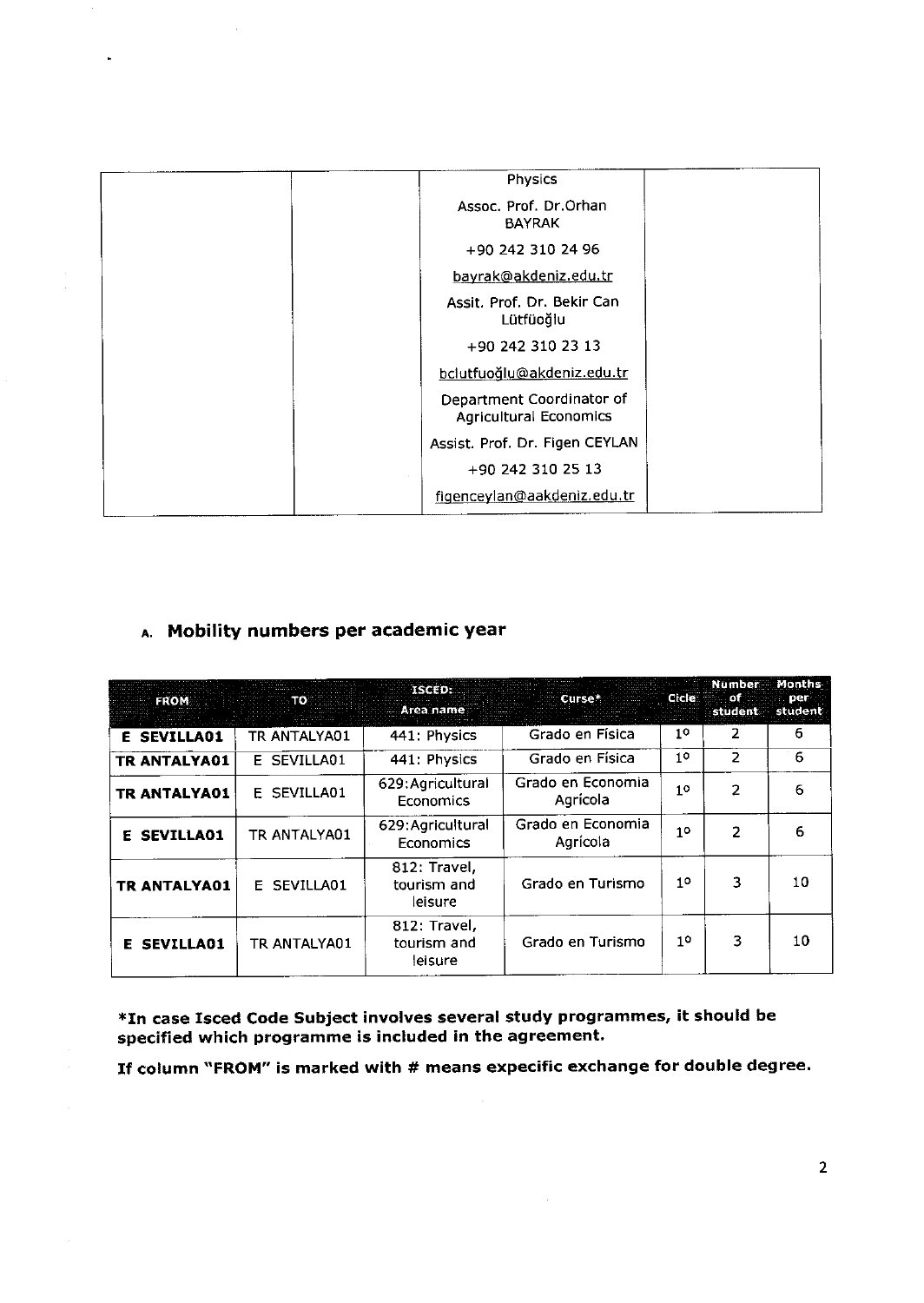| ER TO NEW    |              | <b>ISCED</b> | Area name                     | Number<br>of staff |
|--------------|--------------|--------------|-------------------------------|--------------------|
| E SEVILLA01  | TR ANTALYA01 | 441          | <b>Physics</b>                |                    |
| TR ANTALYA01 | E SEVILLA01  | 441          | <b>Physics</b>                |                    |
| TR ANTALYA01 | E SEVILLA01  | 629          | <b>Agricultural Economics</b> |                    |
| E SEVILLA01  | TR ANTALYA01 | 629          | <b>Agricultural Economics</b> |                    |
| TR ANTALYA01 | E SEVILLA01  | 812          | Travel, tourism and leisure   |                    |
| E SEVILLA01  | TR ANTALYA01 | 812          | Travel, tourism and leisure   |                    |

### c. Recommended language skills

The sending institution, following agreement with the receiving institution, is responsible for providing support to its nominated candidates so that they can have the recommended language skills at the start of the study or teaching period:

| <b>Receiving institution</b> | Area Name                     | Language 1     | Language 2 Student Staff |           |           |
|------------------------------|-------------------------------|----------------|--------------------------|-----------|-----------|
| E SEVILLA01                  | <b>Agricultural Economics</b> | <b>ESPANOL</b> |                          | B2        | <b>B2</b> |
| TR ANTALYA01                 | <b>Agricultural Economics</b> | <b>TURCO</b>   | <b>INGLES</b>            | <b>B2</b> | <b>B2</b> |
| TR ANTALYA01                 | <b>Physics</b>                | <b>TURCO</b>   | <b>INGLES</b>            | <b>B2</b> | <b>B2</b> |
| E SEVILLA01                  | <b>Physics</b>                | <b>ESPAÑOL</b> |                          | <b>B2</b> | <b>B2</b> |
| TR ANTALYA01                 | Travel, tourism and leisure   | <b>TURCO</b>   | <b>INGLÉS</b>            | 82        | <b>B2</b> |
| E SEVILLA01                  | Travel, tourism and leisure   | <b>ESPAÑOL</b> |                          | <b>B2</b> | <b>B2</b> |

For more details on the language of instruction recommendations, see the course catalogue of each institution.

# D. Additional requirements

### E. Calendar

1. Applications/information on nominated students must reach the receiving institution bv:

| E SEVILLA01<br>Academic Calendar:<br>http://www.us.es/estudios/calendario/in<br>dex.html | DEADLINE FOR APLICATION:<br>30TH JUNE | DEADLINE FOR<br>APLICATION: 30TH<br><b>NOVEMBER</b> |
|------------------------------------------------------------------------------------------|---------------------------------------|-----------------------------------------------------|
| TR ANTALYA01                                                                             | <b>20 AUGUST</b>                      | 20 DECEMBER                                         |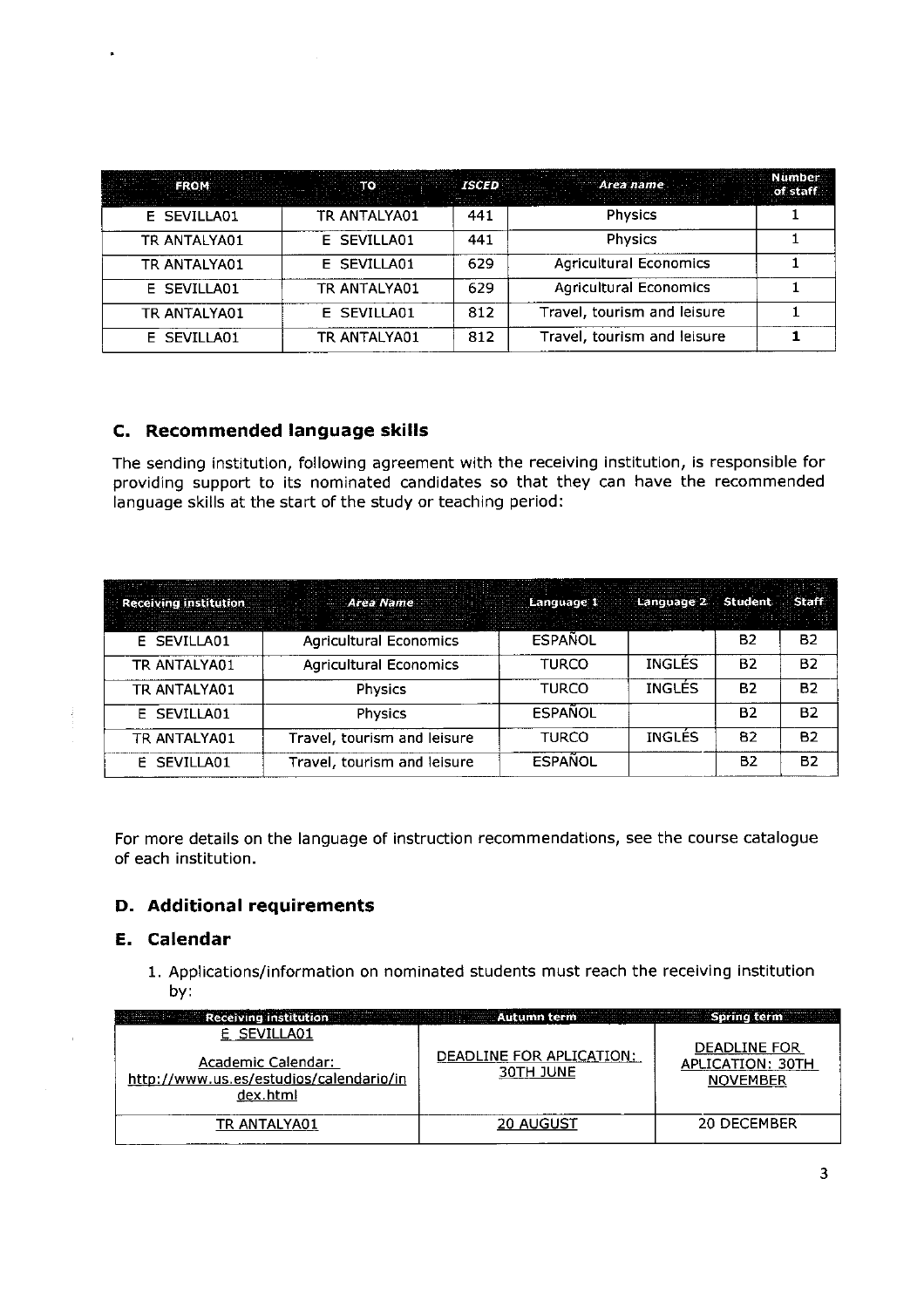- 2. The receiving institution will send its decision within 4 weeks.
- 3. A Transcript of Records will be issued by the receiving institution no later than <sup>5</sup> weeks after the assessment period has finished at the receiving HEI.
- 4. Termination of the agreement

It is up to the involved institutions to agree on the procedure for modifying or terminating the inter-institutional agreement. However, in the event of unilateral termination, a notice of at least one academic year should be given, This means that a unilateral decision to discontinue the exchanges notified to the other party by <sup>1</sup> September 20XX will only take effect as of 1 September 20XX+1. The termination clauses must include the following disclaimer: "Neither the European Commission nor the National Agencies can be held responsible in case of a conflict.

#### F. Information

#### 1. Gradino svstems of the institutions

It is recommended that receiving institutions provide the statistical distribution of grades according to the descriptions in the ECTS users' guide<sup>1</sup>. A link to a webpage can be enough. The table will facilitate the interpretation of each grade awarded to students and will facilitate the credit transfer by the sending institution.

http://servicio.us.es/academica/normativa-documentacion

http ://www. us. es/down loads/acerca/no rmativa/normativa -examenes. pdf

#### 2. Visa

The sending and receiving institutions will provide assistance, when required, in securing visas for incoming and outbound mobile participants. according to the requirements of the Erasmus Charter for Higher Education.

Information and assistance can be provided by the following contact points and information sources:

|                     | <b>Contact detai</b>   | te for information.             |
|---------------------|------------------------|---------------------------------|
| E SEVILLAO1         | RELINT19@US.ES         | www.internacional.us.es         |
|                     | RELINT21@US.ES         |                                 |
| <b>TR ANTALYA01</b> | erasmus@akdeniz.edu.tr | http://erasmus.akdeniz.edu.tr/f |

http://ec.europa.eu/education/lifelong-learning-policy/ects en.htm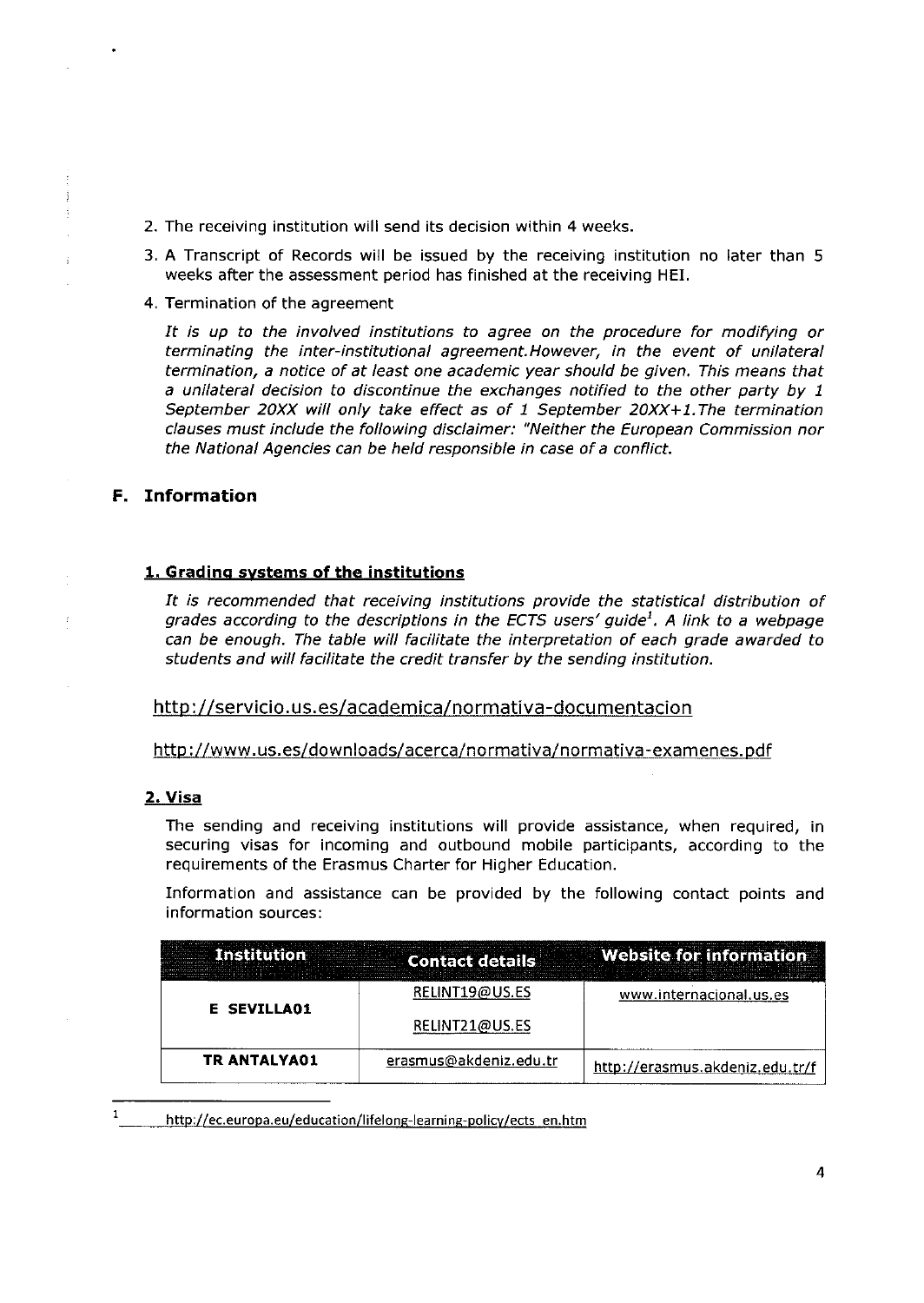|                                                            | requently-asked-questions                                        |
|------------------------------------------------------------|------------------------------------------------------------------|
|                                                            | http://www.exteriores.gob.es/Portal/es/ServiciosAlCiudadano/Info |
| rmacionParaExtranjeros/Paginas/VisadosDeLargaDuracion.aspx |                                                                  |

#### 3. Insurance

The sending and receiving institutions will provide assistance in obtaining insurance for incoming and outbound mobile participants, according to the requirements of the Erasmus Charter for Higher Education.

The receiving institution will inform mobile participants of cases in which insurance cover is not automatically provided. Information and assistance can be provided by the following contact points and information sources:

|                     | <b>Contact det.</b><br> | ebsite for information                                       |
|---------------------|-------------------------|--------------------------------------------------------------|
| <b>E SEVILLA01</b>  | RELINT19@US.ES          | www.internacional.us.es                                      |
|                     | RELINT21@US.ES          |                                                              |
| <b>TR ANTALYA01</b> | erasmus@akdeniz.edu.tr  | http://erasmus.akdeniz.edu.tr/fr<br>equently-asked-questions |

#### 4. Housing

The receiving institution will guide incoming mobile participants in finding accommodation, according to the requirements of the Erasmus Charter for Higher Education.

Information and assistance can be provided by the following persons and information sources:

|                     |                        | <b>Website for information</b>                               |
|---------------------|------------------------|--------------------------------------------------------------|
| <b>E SEVILLAO1</b>  | accommodation@us.es    | www.internacional.us.es                                      |
| <b>TR ANTALYA01</b> | erasmus@akdeniz.edu.tr | http://erasmus.akdeniz.edu.tr/<br>frequently-asked-questions |

#### G. SIGNATURES OF THE INSTITUTIONS (legal representatives)